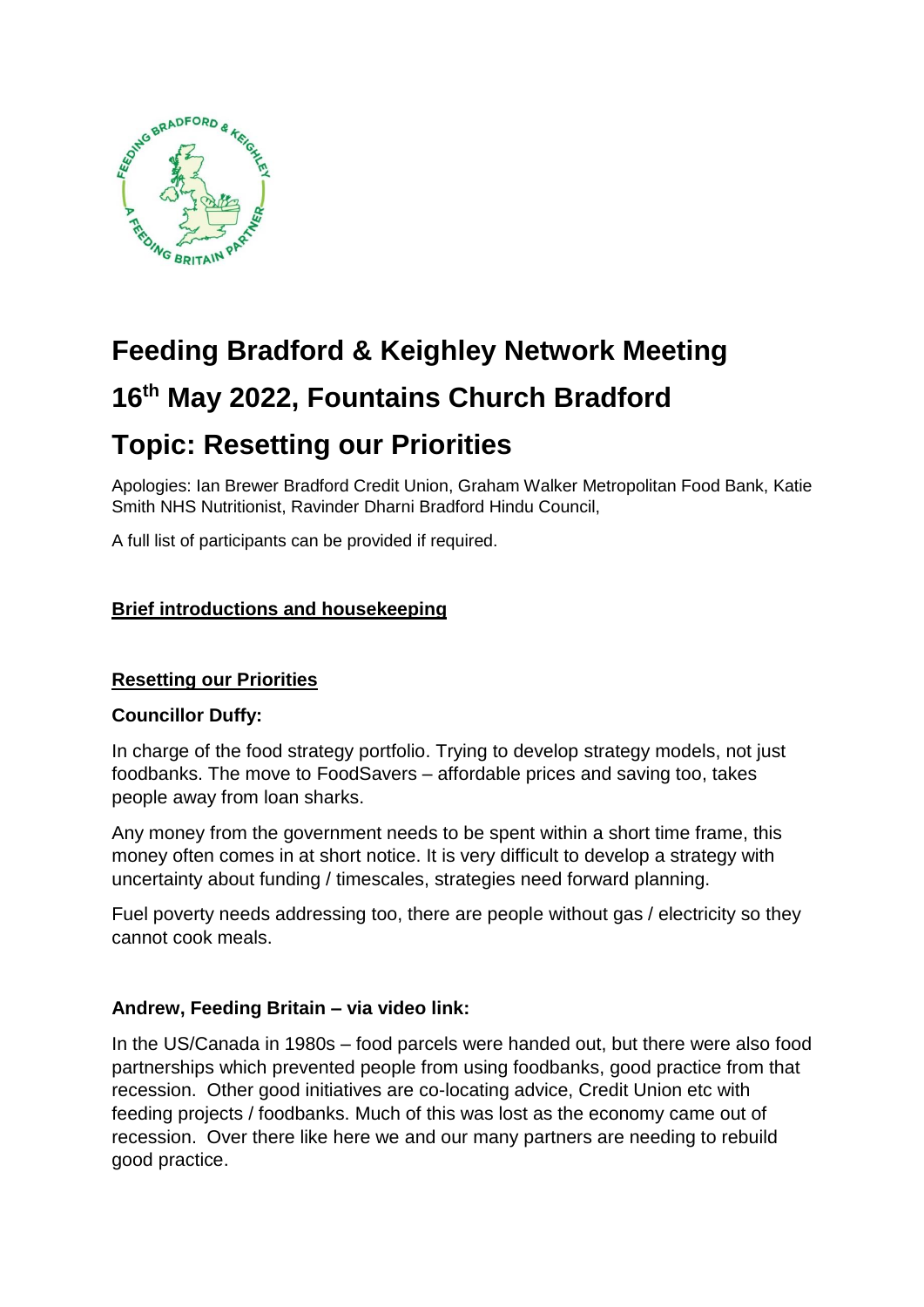Currently the government is withdrawing funds, eg the Kickstart project is no longer funded, and the £20 Universal Credit increase was removed, there is no cost of living increase.

Great examples here at Feeding Bradford & Keighley with good practice of colocating advice and other services with food and also the development of FoodSavers

Feeding Britain can be the link between front line projects and messages to the government, with direct links in the House of Commons and House of Lords. Thank you all for ongoing ideas.

# **Cathy:**

Presentation about Feeding Bradford & Keighley

Feeding Bradford was founded in 2017 and was extended to include Keighley in 2020. Member organisations are foodbanks, meal providers, social supermarkets, school projects, poverty projects, NHS, Bradford Council, Feeding Britain and others. Things we have been involved in so far: actively promoting school holiday activities with food – we contributed information, this has now achieved consistent national funding. Collating and updating information on crisis food provision. We have also issued a booklet with crisis food information. Closely working with Council during the pandemic, spreading messages and good practice. We've been collecting regular data for over 2+ years, this can be used for lobbying. We also got funding to place advice workers directly in foodbanks – funding for this is now finished but Trussell Trust foodbanks have just secured funding again. Through the network, we're bringing together 80+ organisations. Recently, we have moved from crisis food to encouraging alternatives, eg food clubs, social supermarkets etc.

After lots of changes over the last 5 years, we now need to set new priorities for the next 3 years.

## **Generating Ideas – a Paper Carousel**

There were 5 questions on a Paper Carousel, generating ideas.

Questions:

- How can we prepare for this increasing cost of living crisis as organisations?
- How should we best support food providers?
- How do we collaborate to support the whole of our diverse community?
- What would contribute best to support Bradford Council's Food Strategy?
- What issues should we be raising awareness of? (and how?)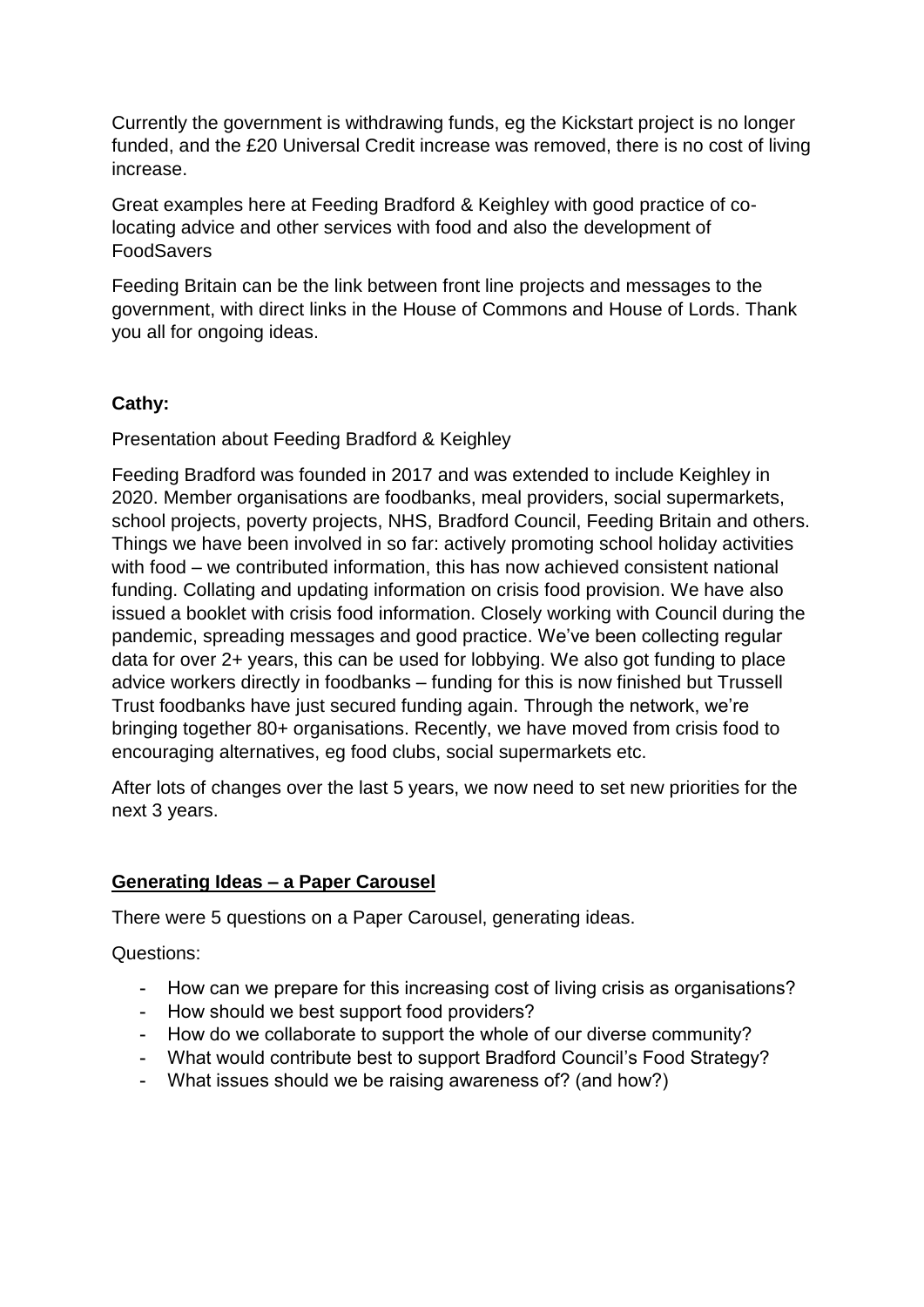\* Education - Francial - 84 DECT ARAINING Credit Union Should alle leaghly BLIC AWRAISINGS OF INCREASING MATINISE INCOME MINIMISE COSTS different und What issues Food?<br>
emphasis on-Kestrage. Taising awareness of? Finals is that the<br>
unheals Impures moved. Suppose the series in the final series.<br>
Cooking agenda! Suppose the series in the fact the fact of the fact is the fact of the Canthey cook the Should We be HELP/AID FOR THOSE<br>ALSO JUSTABOUS MIN WAGE Howcan we prepare for this increasing Healthy Staff Code of school uniform<br>Vouchers. Joshists- read to their schooling expenses Cost of living crisis Grabay Chase More. Mental health + HERE ALREADY! Memmi realistypathy<br>wellbaily - the impact<br>-> Keal Koy Stork vouchers - video \*\* Wages & benefits THINK OUTSIDE THE OOX Growing Schemes Real Living Wage Levels of trafficking Community cooking paid by cup loyes 8 exploitation in Bradford \*NETWORKING JUENTS à . STIRRING ARRYATION Cook & Eat FBK to provide<br>Notshops strategy Classes SIGNPOSTIN How to Island<br>Start Start EVELYON Bette use of recycling ACCED to influence How do we Work together recognise that What would Feriainalizato MOrk together<br>National do Ne mean<br>Distance do Nessity? LO SUPPOCE the<br>requiements Mhole of Our contribute best to Support Bradford cliverse community? - funding? Councils Food Strategy L GHATILE the benefit of Council daily som to Knowledge of<br>Culturally<br>Marted offers, Making and conting links Already do but with under community project  $*$ heat ereals Remembering who to be vigitize and seem All being open to learning best \*\* ake sure peap for degree UEL and help eliminate share what you est then pool it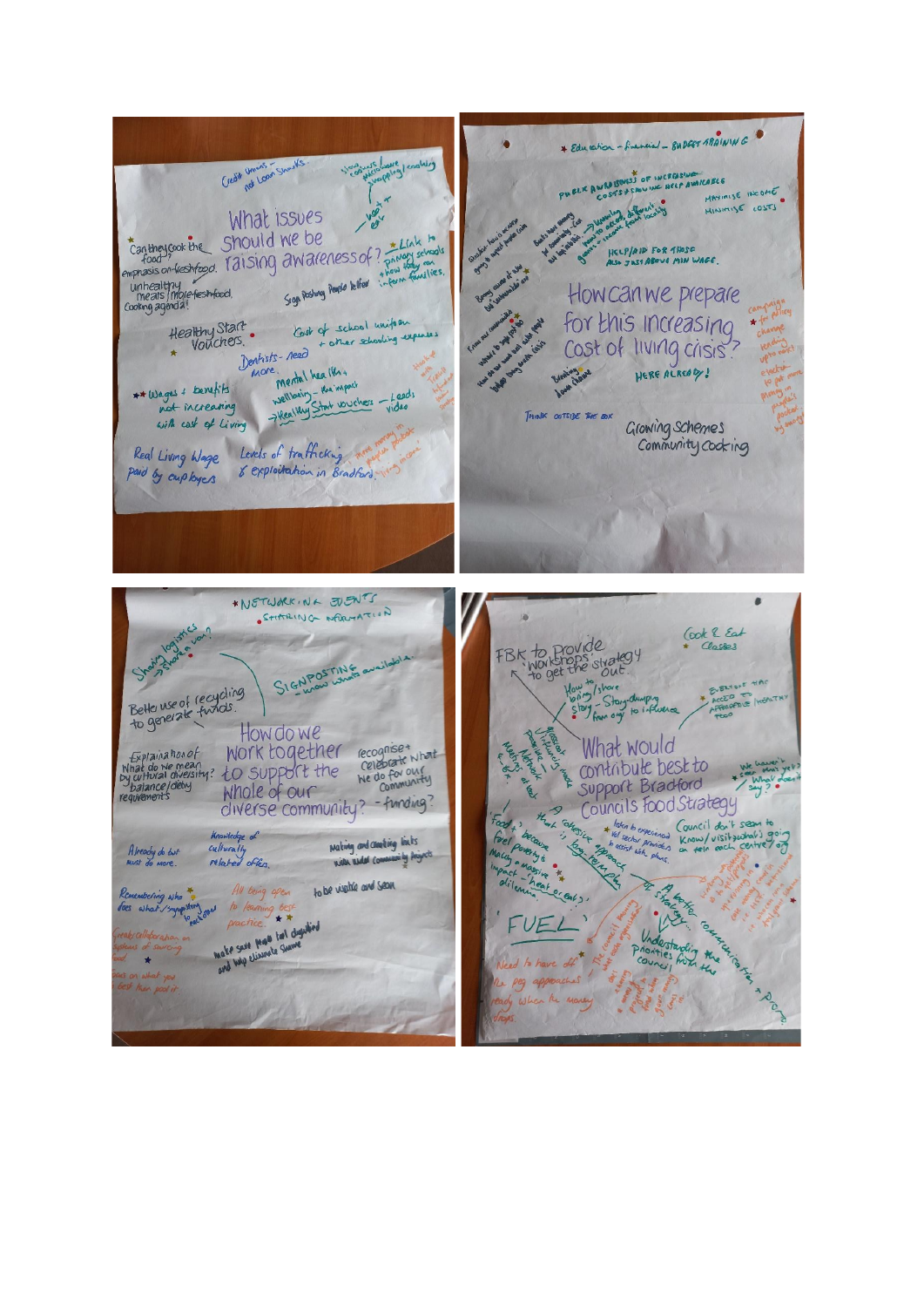| Informer Police River                                                                         | LINKING+<br>· encouraging<br>portressing working                                                              |
|-----------------------------------------------------------------------------------------------|---------------------------------------------------------------------------------------------------------------|
| DONFITIONS<br><b>FINANCIAL</b><br>ROOD<br>(JOBROTZ) ZJUTANY<br>VILUNTEERS<br><b>TZANSPIRT</b> | Howdowe<br>best support<br>2)CESSBILITA<br>MULTIPES WEYS<br>food providers?<br>IT SYDERS                      |
| ADMIN<br>EDVCATION<br>BUILDING<br>MOGRENOGALE/                                                | REAL TIME<br>Household<br>Support Fording<br>Training<br>AUTOR<br>· ADVICE) GUIDANCE I                        |
| RESILIENCE<br>Support for us all<br>to be making people<br>at criss.                          | SIGNPOSTING<br>(SOLNING UP 1<br>Collective<br>UMOCE SYSTEMS<br>ideastor<br>ONE POINT OF<br>fundiai<br>CONTACT |
|                                                                                               | reduce tood<br>Haste + food<br>Note central Guideance<br>spoilage.<br>For signifiating                        |
|                                                                                               |                                                                                                               |

We will add these to the results from the online survey and collate similar items together. The steering group will then use this to produce some new priorities which we will bring to the next meeting.

Data from both these sources is in the appendix at the end of this document.

Feedback was given after the exercise, to sum up ideas.

Tim Howell from Bradford council (unable to attend) left some information about the consultation process for the Food Strategy. It was decided that the next meeting will be about Bradford Council's Food Strategy.

# **Spotlights :- Projects and information from the floor and from Feeding Bradford & Keighley**

- Make Lunch: working with churches, putting on food provision and activities during holidays – to find out more contact: Natasha Broster [natasha.broster@tlg.org.uk](mailto:natasha.broster@tlg.org.uk)
- Food Savers / Credit Union

Pre-Covid, it was suggested that PAYF organisations should move to a pantry model. Bradford District Credit Union was approached and a link was established, members are putting £1 into their Credit Union accounts. Currently there are 10 pantries across Bradford. Figures end March: 43% of members saved into the Credit Union, and they were saving over £6000 on shopping per week. People are feeling that they are contributing. Some of the savers are putting more than their £1 into their accounts. This means they will have money for Christmas, they can also access loans, therefore stopping loan sharks. Other saving opportunities are available, eg UniformSavers <https://www.bdcu.co.uk/content.asp?section=328> For more information contact Juli Thompson [juli@innchurches.co.uk](mailto:juli@innchurches.co.uk)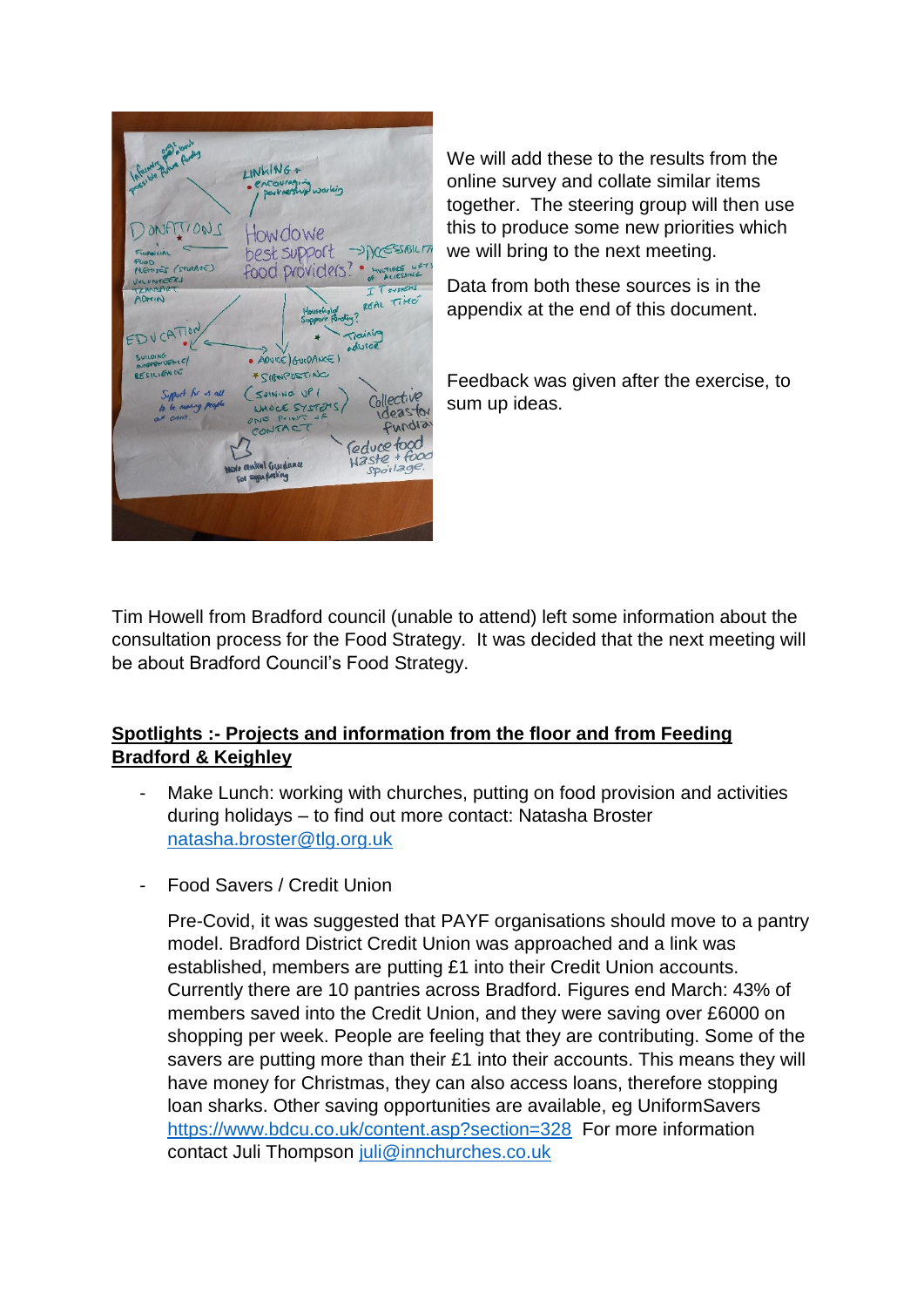- The Foodbank Network is meeting 15 June at Bradford Central Foodbank. To find out more contact [cathy@feedingbradford.org.uk](mailto:cathy@feedingbradford.org.uk)
- Question if the Feeding Bradford & Keighley booklet is still useful? It was decided that it would be more useful to have a 2-page PDF, possibly a card with a QR code. People would like contact numbers as well to find out if the provision is still there

# We have now made the meal listing into a 2 page document, you can find it here <https://bradfordfoodbanks.org.uk/homeless/> We will have to consult re having phone numbers on the timetable as many of the organisations are small and use people use their personal phone numbers. Some understandably would not want these in the public domain.

- Healthy Start needs promoting more as low uptake in Bradford <https://www.healthystart.nhs.uk/>
- Bradford Central, Bradford North and Wyke Foodbanks have got funding for advice workers at their sessions
- CAP run debt management and life skills courses
- Keighley have pop-ups in primary schools, more accessible to families
- <https://bradfordfoodbanks.org.uk/> website for information on foodbanks, food providers, low cost food etc. Any food provider who is not on this website or would like their information updated, please contact [update@bradfordfoodbanks.org.uk](mailto:update@bradfordfoodbanks.org.uk)
- Cathy has moved from being hosted by Wellsprings Together to being hosted by Inn Churches, she thanked both organisations for hosting her and Feeding Bradford & Keighley
- **New email address for Cathy is [cathy@feedingbradford.org.uk](mailto:cathy@feedingbradford.org.uk) a new website will be developed shortly at [www.feedingbradford.org.uk](http://www.feedingbradford.org.uk/)**
- **Please note we have not dropped Keighley from our name but it just made too long a domain name!**

**Date for next network meeting**

Monday 18 July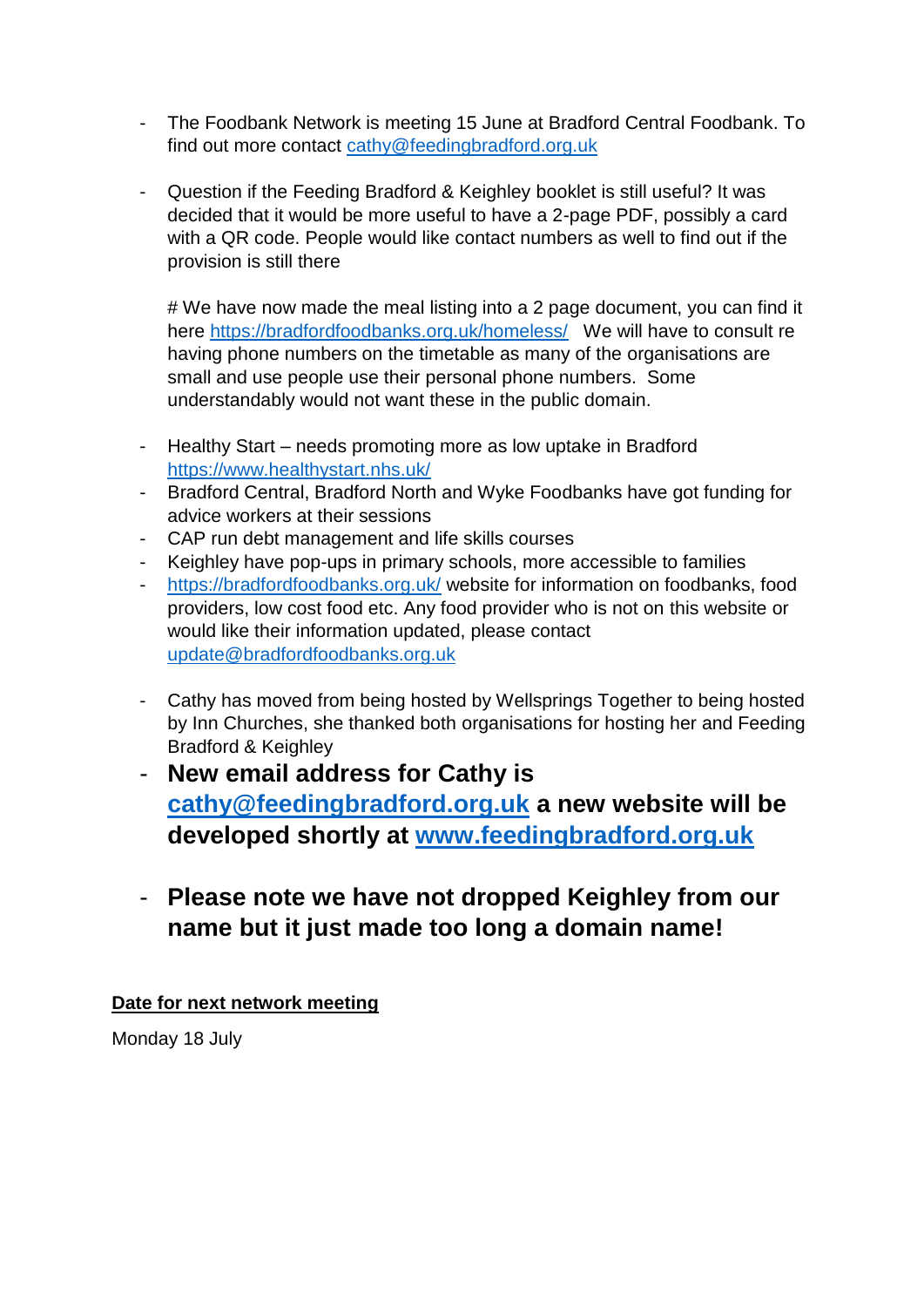# **Appendix**

## *Flip chart notes 16.5.22 our new priorities and survey results combined*

## *How can we prepare for this increasing cost of living crisis as organisations?*

- *Growing Systems*
- *Community Cooking*
- *Think outside the box*
- *Know our communities*
- *How do we deal with people BEFORE the crisis?*
- *Being aware of who our vulnerable are*
- *Knowing how to access grants and income from locality*
- *educational financial budget training*

## *Survey this question was not asked*

*-----*

## *• How should we best support food providers?*

- *Informing organisations about possible funding streams*
- *Donations – Financial, Food, premises*
- *Volunteers*
- *Transport*
- *Admin*
- *Accessibility*
- *IT systems*
- *Household support funding*
- *More central guidance for signposting*
- *Reduce food waste and food spoilage*
- *collective ideas for fundraisers*
- *education*
- *encourage partnership working*

## *Survey*

*I feel that access to nutritionally good and balanced food is a human right and that local food projects are very positive. However I would like to see more integrated services on offer, even in those serving meals in the evenings & at weekends. Whatever the motivation, accessing food could be used as a gateway into help with wider support needs such as drug and alcohol issues, DASV, homelessness, debt etc. For those who are based in static locations, like the food banks & community centres, it would be great to see more training and support to help staff to offer short term interventions; help around budgeting, practical cooking, access to social care and welfare benefits advice*

*Be a conduit to council in advocating needs, link for funding, provide best practice examples*

*Support, help with food donations as funding is hard to sustain the food bank*

*Information, as a central hub with which to inform and communicate with other charities and the many associates helping those in need.*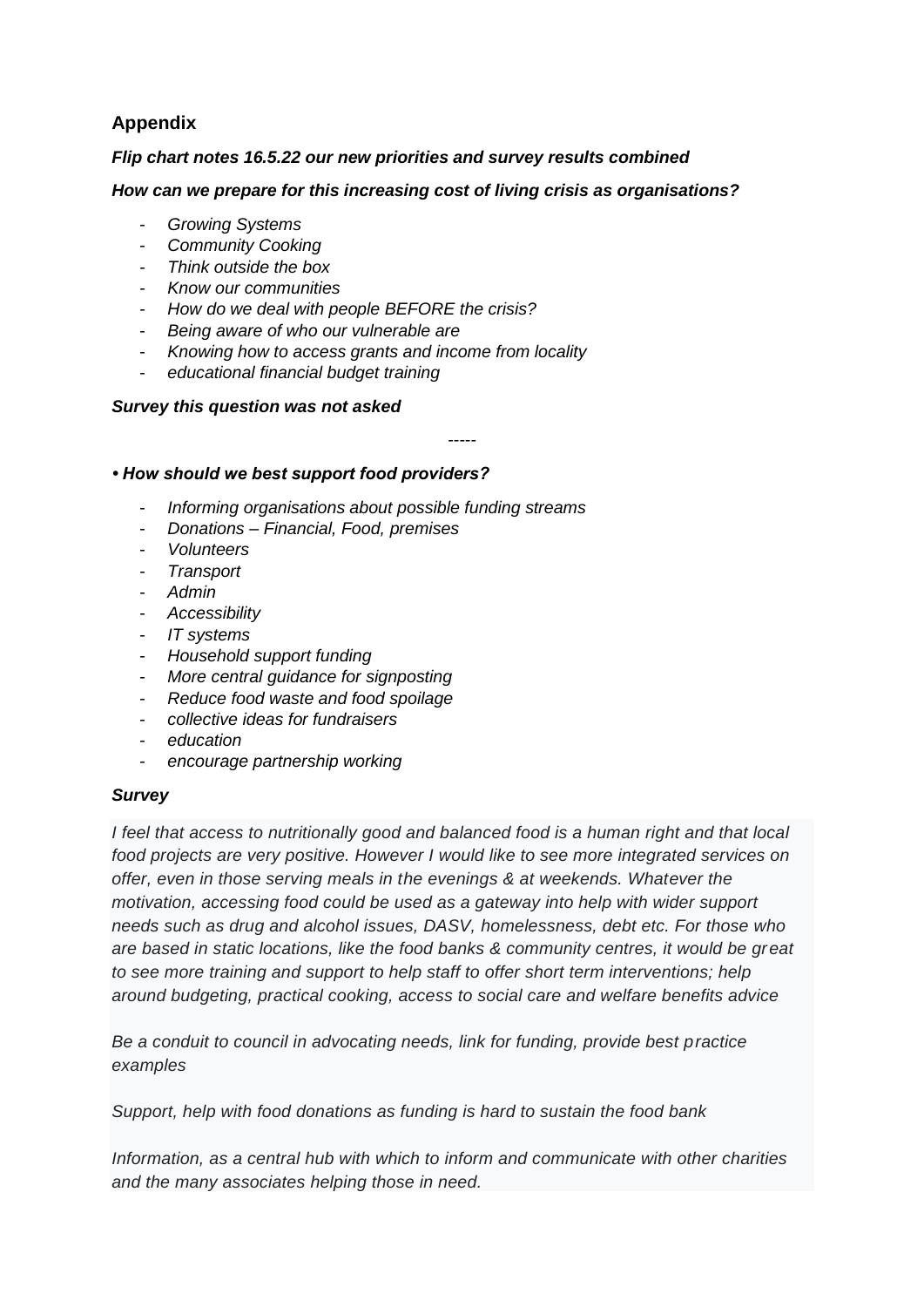*We should best support them with donating unwanted/Surplus food when we can. (Cause sometimes as we only receive 10 bags there are some weeks that they gone on the day and leave us short of food bags)*

*Our organisation are run by volunteers, we are always working closely with the food*  banks, we have supplied whatever they have been short on or required as a matter of *urgency.*

*Keep up to date with current trends*

*Helping providers to coordinate the support that is offered as there is duplication of effort and duplication of supply to individuals*

*I get the most support from Trussell Trust from head office and also from the wider network as we work in partnership from an operational and policy and campaigning point of view. I think the unique thing that you can offer is pulling together all the food providers as you do already to promote understanding and best practice within the district.*

*Not sure if you mean supermarkets or foodbanks/community centres here. If supermarkets - connecting them in with foodbanks. If foodbanks/community centres good practice in sustainable lower cost food provision*

*Additional training around vulnerable groups, so they are equipped to support a range of issues of those presenting with food shortage needs. Many people experiencing Abuse, exploitation will present at food centres for help, and could be a great opportunity to upskill staff to respond to these more complex issues.*

*Clarity on how to maximise on healthy food provision; ability to put together food provision that supports the creation of meals for a week. identify how different food provision could work together across the district including restaurants. The provision of spaces for learning about food including sourcing it; preparing it etc.*

*Linking with other food providers, letting us know what other resources may be available for our clients*

*----------*

## *∙ How do we collaborate to support the whole of our diverse community?*

- *Making and creating links with wider community projects*
- *All being open to learning best practice*
- *Networking Events*
- *Sharing information*
- *Better use of recycling to generate finance*
- *Sharing logistics (eg a van)*
- *Signposting, knowing what is available*
- *We already do this but need to do more*
- *Remembering who does what and signposting to each other*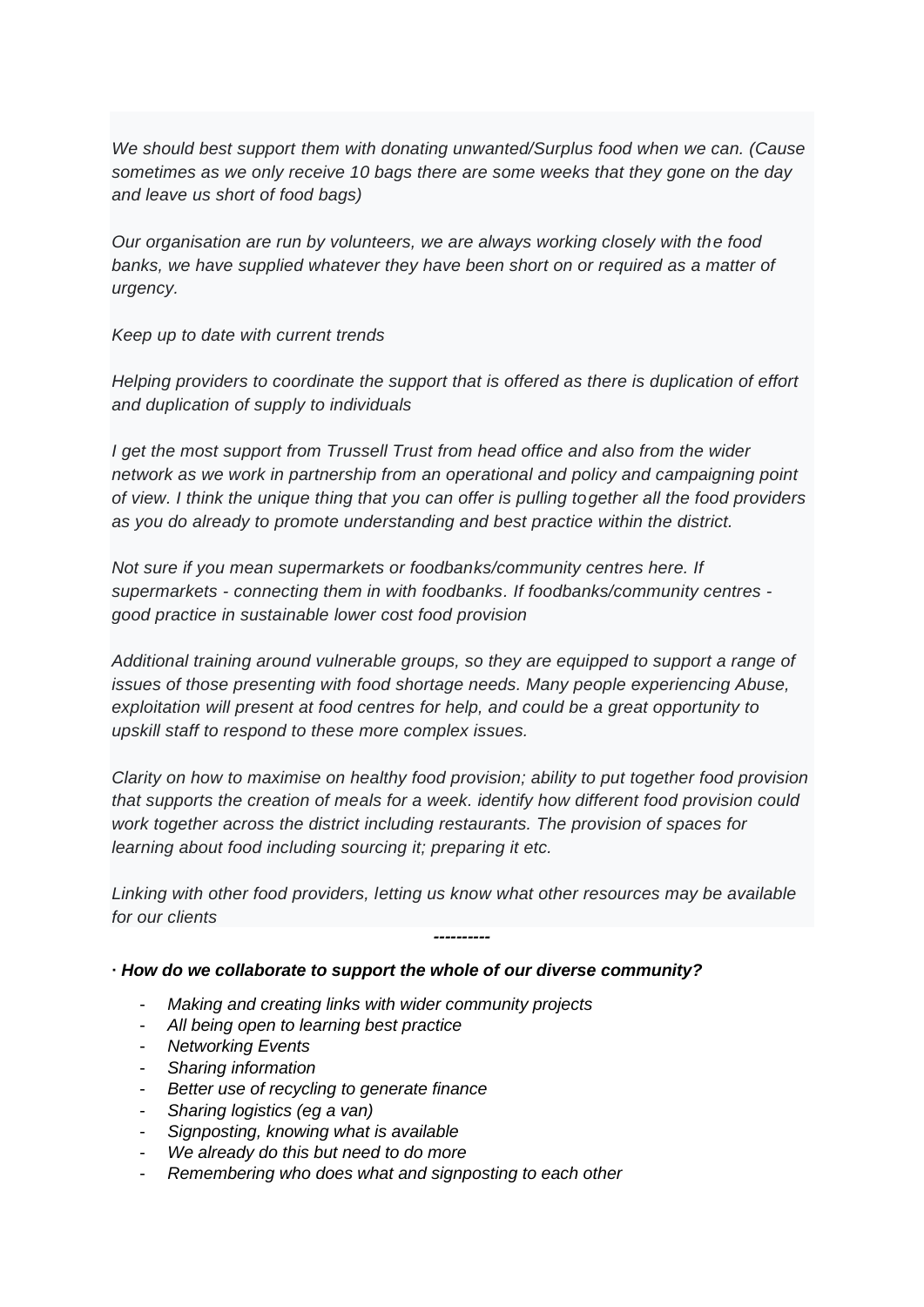- *Greater collaboration on systems of sourcing food*
- *Focus on what you do best and pool it*
- *Realise we already do cultural diversity and explain what we do*

### *Survey*

*Strengthen the already good relationships with faith institutions and projects. Ask for help from these and others to support the food banks and wider food providers. They can offer help to ensure that there is access to the right ingredients and that cooking meets cultural and faith based requirements.*

### *Surveys, press releases*

*Offering free or cheap food throughout the district, This could be done by a van that travels to different areas. We shouldn't forget rural poverty.*

*Launch event and invite everyone, keep regular contact via WhatsApp group*

*As you are Emails and perhaps proactive communication with groups*

*Maybe possible do a joint advent in the middle of Bradford, Cafes and food (Serve food) have leaflets and such to advertise but as well as spread information about the struggles on food and more and the best places to go to get help.*

*This is difficult, as a member of the Hindu community, we have struggled to find evidence within our own community, to help us understand reasons why people/families struggle other than what is heard/seen in the media. I sometimes think that families that are struggling may need a kind of support colleague to assess their situation and then to identify areas where help and support is available but this has to be achieved by the families.*

### *In person meetings*

*sharing best practice from each community. Maybe ask community leaders to share what would be most helpful.*

*work with a diverse range of individuals and organisations. provide appropriate food / support to different groups and needs.*

*Service user engagement is always helpful, perhaps focus groups or consultation groups with previous service users to capture how and why they access the service. Gather their thoughts and build it into the priorities.*

*VCS organisations could have a greater reach by working together. Gaining the views of the people that need support is essential. We need to ensure that the food support provided is meeting the needs of a diverse range of recipients*

*---------*

*Keeping the links going*

### *∙ What would contribute best to support Bradford Council's Food Strategy?*

- *We haven't seen it yet what does it say?*
- *The council do not seem to know or visit what is going on in each centre or organisation.*
- *Listen to experienced voluntary sector partners*
- *A cohesive approach that is LONG TERM*
- *Food because fuel poverty is making a massive impact heat or eat dilemma*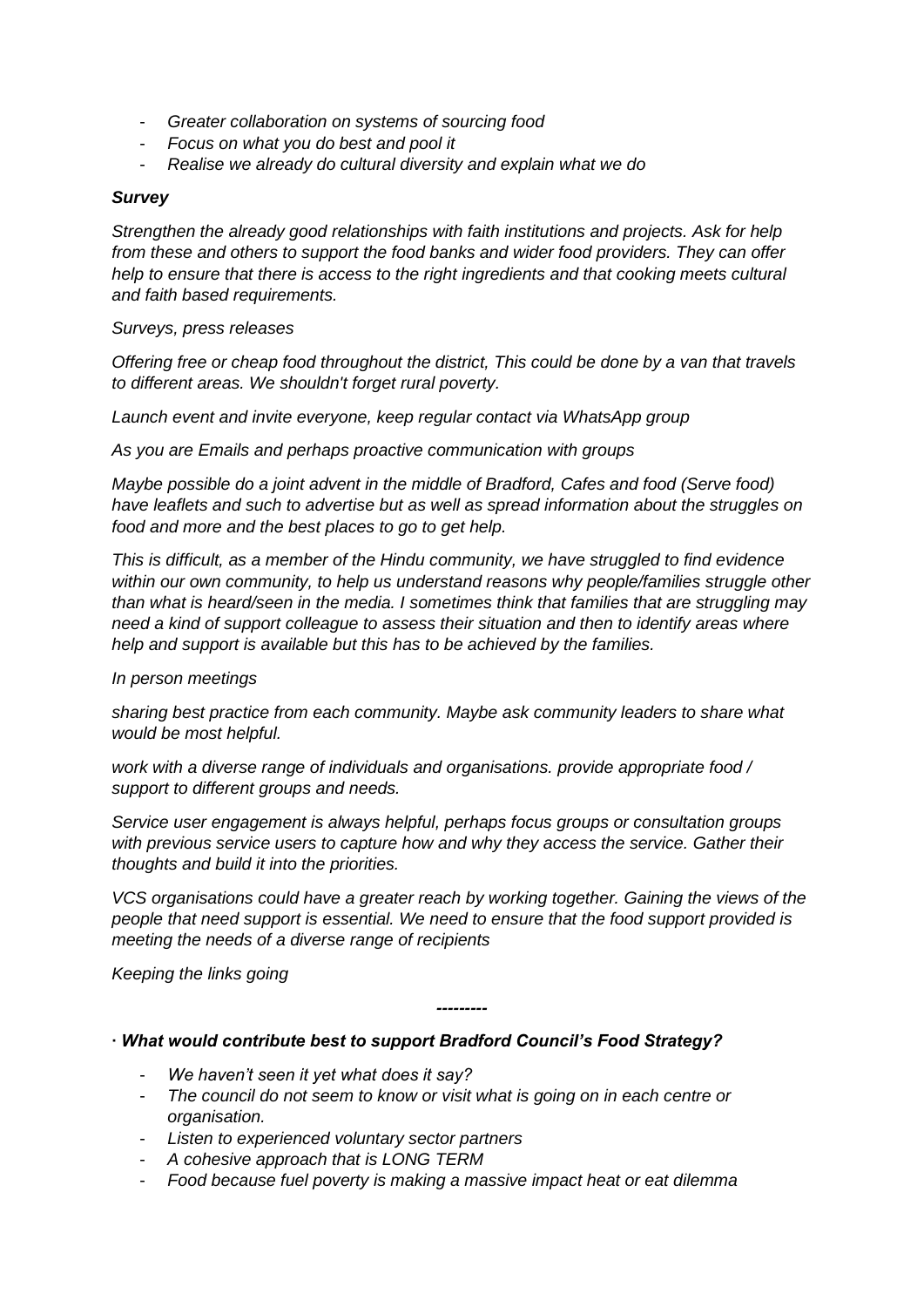- *We need to have off the peg approaches ready when the money drops*
- *The council knowing what each organisation does and having a menu of projects to fund when the government money comes in*
- *Understanding priorities from the council*
- *Fuel*
- *How to bring in a story (story dumping)*
- *Grassroots influencing made possible network meetings at least 4-6*
- *FBK to provide workshops to get the strategy out*
- *Cook and Eat classes*
- *A better communication and promotion of the strategy*

## *Survey*

*Better commitments from local businesses to support with delivery and donations*

*Taking a public health approach to service delivery*

*More effective relationships between local farmers, statutory organisations and the strategy priorities*

*Commitment from statutory agencies' and businesses who source and provide food to use local suppliers and support the local economy*

*Provided ding good products to those addressing food poverty provide, reducing landfill*

### *Working together*

*There is no right answer cause we can all do our best and give people the chance and support they need but most just don't listen and will continue on but what we have tried to do when giving out food bags is giving them recipes (One's that require little ingredients that normally our always in our food bags.) I think would be having food lesson with the people due to most not knowing the different types of food.*

*Provide education and understanding of why certain communities are struggling, getting communities together to talk over challenges.*

*presentation on what the strategy is*

*be a champion for the food provision charities to be shouting about how they need support from the council to undertake this vital work.*

*reaching into parts of communities that Council struggles to reach.*

*Collaborative working across all sectors to maximise on reach. Putting the people we support at the core of delivery, ensuring their voice is heard and the interventions we have in place are working for them and the wider communities.*

*-------*

### *∙ What issues should we be raising awareness of? (And how?)*

- *Mental Health and Wellbeing and issues faced by those impacted by loss*
- *Healthy Start vouchers*
- *Levels of trafficking and exploitation in Bradford*
- *Real Living wage paid by employers*
- *Hook up with Trussell to find out their strategy*
- *Need more dentists*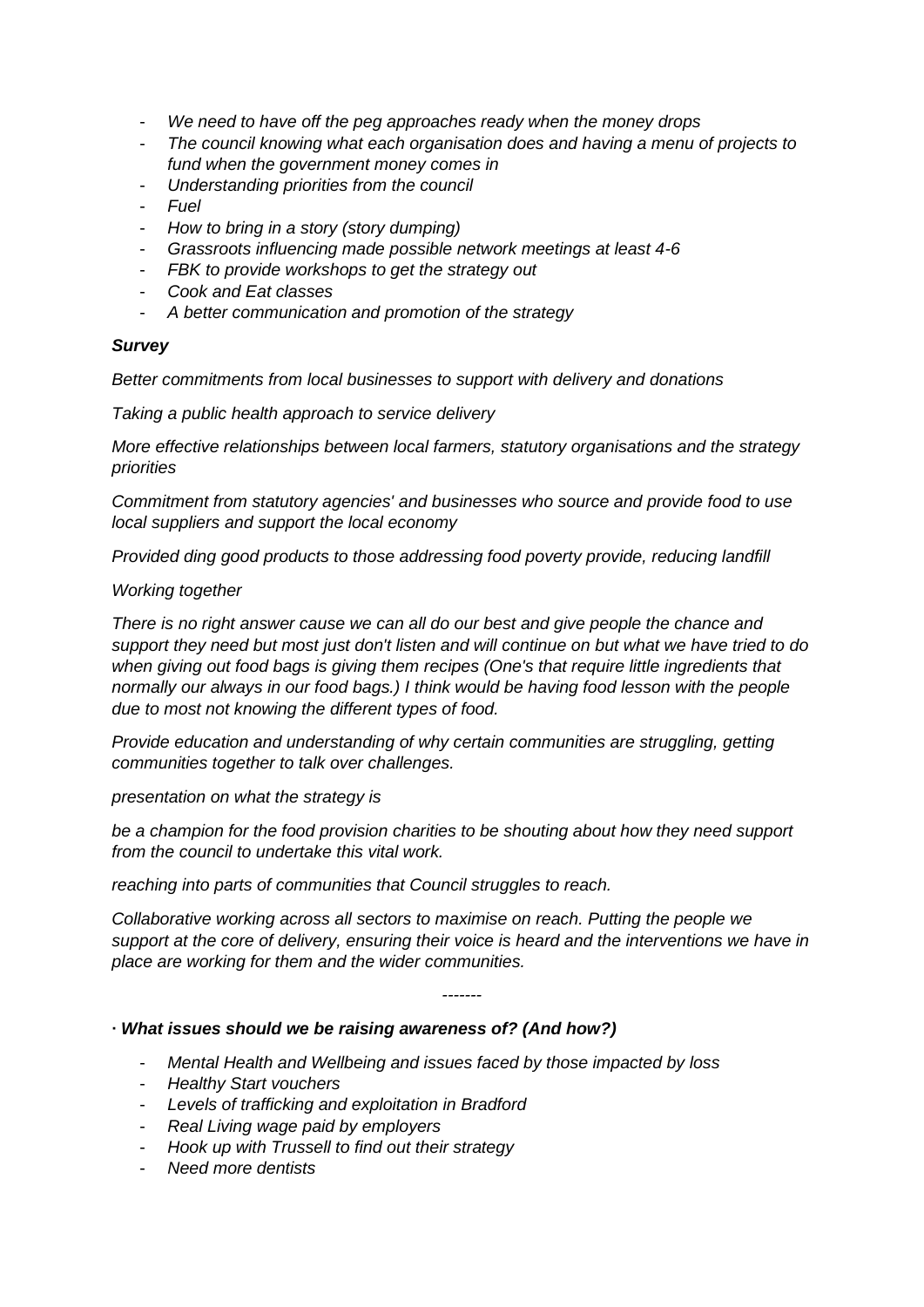- *Cost of school uniform and other expenses*
- *signposting people better*
- *Link to primary schools and how they can inform families*
- *slow cookers/ microwave shopping heat or eat*
- *Credit Unions, not loan sharks*
- *wages and benefits not increasing with the cost of living*
- Can people cook the food?

## *Survey*

*Wider support needs and 'dignity in access' systems such as pay-as-you can markets and food cooperatives/community pantries. Where possible it's always good to avoid people using services being made to feel that they are 'charity cases' and offer support in a way that preserves their individual agency.*

## *Food poverty*

*Food poverty, fundraising, healthy eating, with the increased cost of gas and electric how will people be able to cook a healthy nutritious meal. Sandwiches or other cold meals aren't the answer especially in the winter.*

*Getting more people who are in need to use the food banks, people feel embarrassed and ashamed to go to the food banks*

*Mental health is the one that is rising at the moment due to the pandemic we have had. The next high one would be Drug/ Alcohol abusive and then low income/low Benefits. This is one of many issues we should be aware of.*

*In the current climate, the issues over fuel will cause major problems, this will have to be an area that we need to consider, and how we can overcome this, or how we can work with what we/families only have available to them.*

### *Poverty and heating*

*There is a need to look at the target groups*

*raising awareness within the food providers in Bradford? If you mean that then I think it's a case of helping organisations see what is coming down the track for smaller organisations without the backing of bigger network such as Trussell.*

*There will always be a few people who use a number of food banks and might get multiple food provision when perhaps this is not appropriate. I'm sure there are steps in place to reduce this.*

*Trauma informed training, mental health first aid, Domestic abuse, sexual violence, modern day slavery and honour based violence.*

*Given VCS organisations work with their communities regularly. We need to ensure that the individuals supported are maximised. There is a risk that the same people keep getting support and we may miss others. We also need to ensure we are supporting individuals and families in a sustainable way. There will not always be government funding available. We need to ensure we are meeting the needs during crisis times whilst using these interaction opportunities to support in behaviour change that will help families in the long term. EG how to maximise meals on a budget; food savers etc*